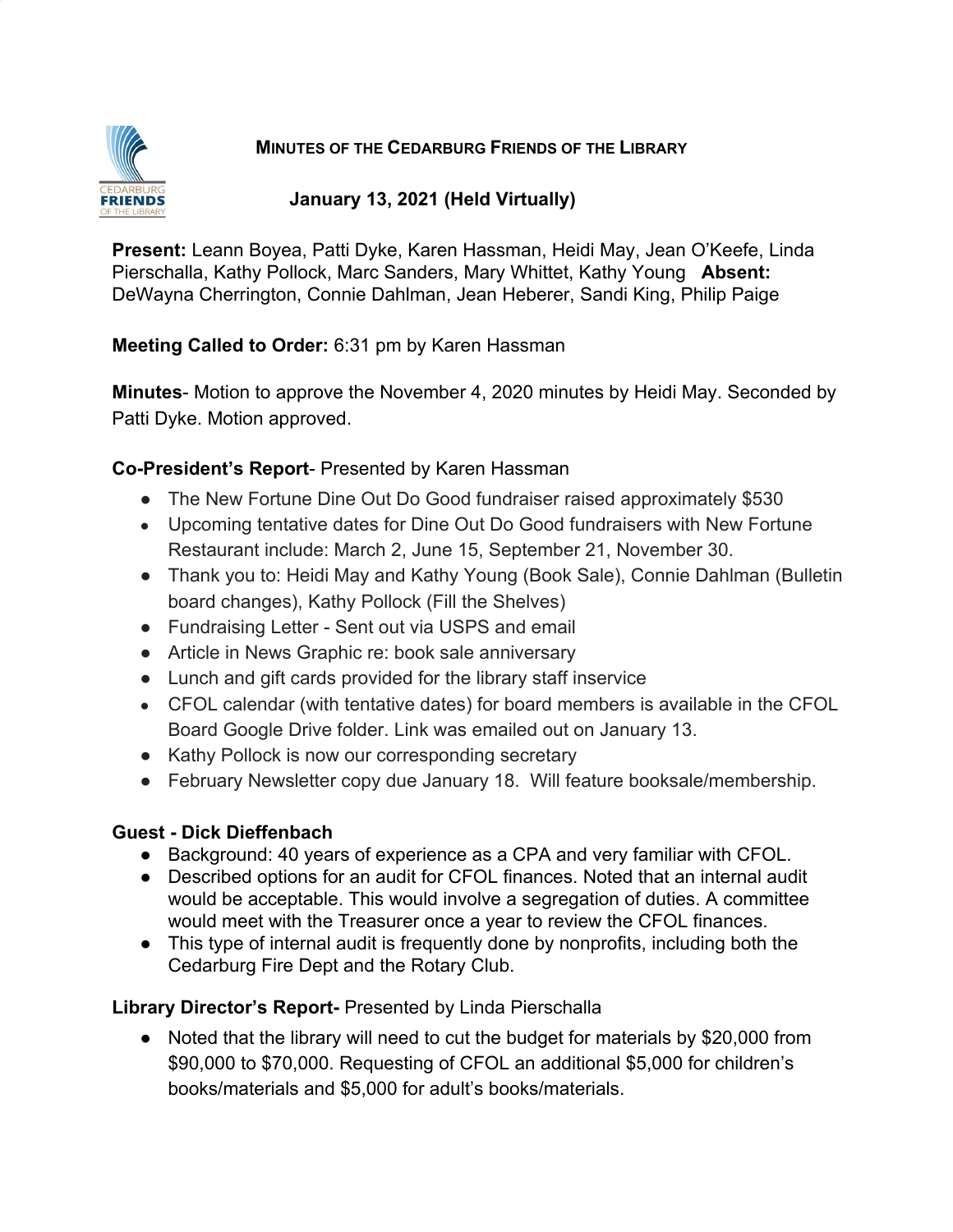- Received a \$200 donation from Jean Clement and \$500 donation by a grandmother in the name of her granddaughter. Both are very much appreciated.
- There will be a virtual Ozaukee County Talks about Race book discussion for The Color of Law by Richard Rothstein on January 18th. Registration is already full.
- Described a potential storywalk project along the south side of the library. Would include 10 signs composed of book pages and poetry. These types of projects are often funded by Friends groups.

**Treasurer's Report-** Email from Jean Heberer.

- Financial summaries were sent via email. December financials have not been completed yet.
- Balances: Cash ~\$45,000; Money Market ~\$28,000. These are higher than historical numbers.

# **Committee Reports:**

**Fill the Shelves** - Presented by Kathy Pollock

● Tree was up from early November to early January. Do not have the donation totals for this fundraiser at this point. Thank you to the library staff for taking down the tree.

### **Buy the Book/Book Sales –** Presented by Heidi May

- Made a total of \$1,831 with \$1,184 from the most recent book sale and \$647 through book and magazine sales.
- There will be a Pop-up Book Sale January 14th and 15th with \$1 per book.
- Weeklong sale scheduled for February 15th 20th. Will be working with the Chamber of Commerce to be part of their map for Visit Cedarburg Saturday (February 20th). Will price books at 2 for \$1 for the day of the event.
- Volunteers will be needed for setup on 2/14 and take down on 2/21. A Google signup sheet will be sent out.

# **Membership/Additional Items -** Emailed by Sandi King

- Currently at 109 paid memberships with people appearing to be giving more.
- Membership Drive suggestions would be appreciated.
- Waiting to hear back from Citgo about a possible fundraising option.
- Working on putting together something for Library Staff Appreciation Day on 4/6.

# **Cedarburg Reads/NEA Big Read** - Presented by Jean O'Keefe

- Friends of the Library Week 2021 is 10/17 10/23. Could tie this together with the Cedarburg Reads program.
- From Linda Pierschalla: Have not definitively decided on NEA Big Reads vs.